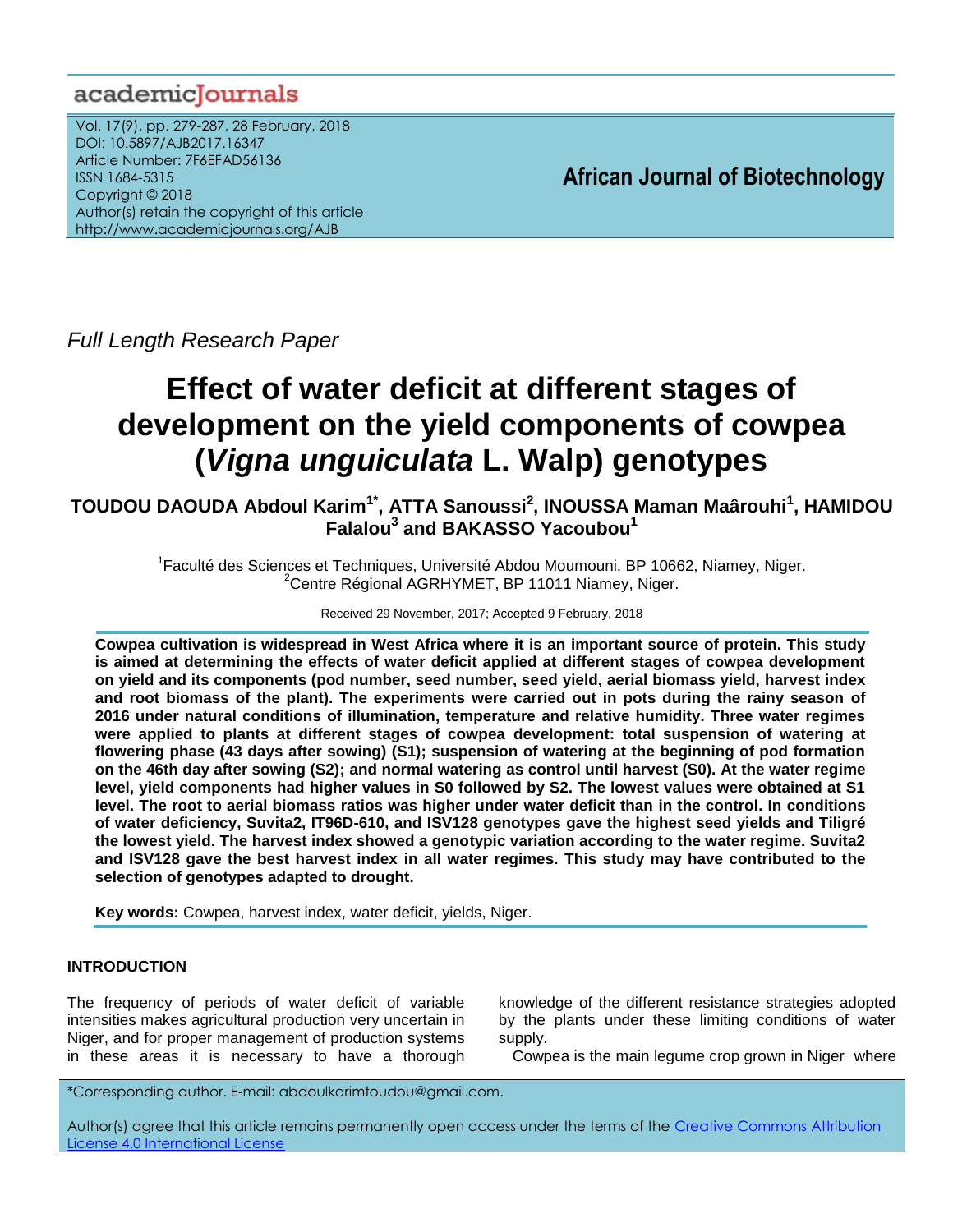it plays an important nutritional role for its richness in protein and economic role for the income it generates to producers. Although adapted to semi-arid conditions, drought pockets observed during its development cycle have a negative impact on it production. The choice of varieties adapted to water deficit is important to improve yields in these areas where drought occurs at different stages of plant development. The local varieties which are widely used are late maturing and photoperiod sensitive (Singh et al., 1997) with low yields. According to Singh (1987, 1994), early maturing varieties can escape terminal drought by reducing the length of their development cycle, but when they are expose to intermittent stress, their performance decreases. Varieties that have an average development cycle can be adapted to the climatic conditions of these areas and contribute to increasing agricultural production.

Several physiological and biochemical criteria have been identified in order to distinguish sensitive cowpea varieties from water-stress resistant varieties (Blum, 2011). The effect of water deficit results in morphological (to increase the absorption of water and decreased sweating) and physiological changes (decreased tissue water content, increase in canopy temperature, decreased chlorophyll content and consequent photosynthesis) (Hamidou et al., 2005, 2007). The impact and intensity of water deficit on plants depend on the phenological stage during which this deficit occurs and vary according to the plant. According to Turk et al. (1980), cowpea is more sensitive to water stress during flowering and pod filling. Water stress in the vegetative phase followed by re-irrigation has little influence on the final yield of cowpea seeds (Faisal and Abdel-Shakoor, 2010; Hall, 2012). Although cowpea has the capacity to resist drought more than any legume grown in tropical regions (Hall, 2004; Dadson et al., 2005), a difference between genotypes has been recorded for adaptation to drought (Watanabe et al., 1997; Mai-kodomi et al., 1999).

The physiological and biochemical processes determining the harvesting quality of cowpea under water stress during flowering and pod filling have been widely described by Hamidou (2006) and Halilou et al. (2015). However, there are still shady areas in the choice of yield parameters relevant for the selection of cowpea genotypes at terminal water stress. This study was conducted to evaluate the effect of water deficit at flowering and pod-forming stages on yield components of cowpea.

#### **MATERIALS AND METHODS**

#### **Experimental materials**

The study involved 5 genotypes whose origin and maturity are presented in Table 1. All genotypes have an intermediate development cycle (90 days).

#### **Method of culture**

The trials were conducted at the ICRISAT Sahelian center station (Sadoré, Niger, 13°15'N, 2°18'E) during the rainy season 2016 (August-October) under natural conditions. The plants were grown in 16-L pots pierced at the base. In each pot, 500 g of gravel was deposited at the base to allow for good drainage of water. Each pot was then filled with 17 kg of soil collected at a depth of 20 cm at the station's field. This soil was mixed with organic fertilizer at a ratio of 25 g/kg of soil. The pots were placed on a tarpaulin to prevent the roots from being in contact with the soil.

Before sowing, the pots were saturated and allowed to drain for 24 h to reach the field capacity. Field capacity is the amount of [soil](https://en.wikipedia.org/wiki/Soil_moisture)  [moisture](https://en.wikipedia.org/wiki/Soil_moisture) or [water content](https://en.wikipedia.org/wiki/Water_content) held in the [soil](https://en.wikipedia.org/wiki/Soil) after excess water has drained away and the rate of downward movement has decreased. This usually takes place 2 to 3 days after rain or irrigation in pervious soils of uniform structure and texture. The seedlings started out at the rate of 4 seeds of cowpea in pots followed by a two plants seedling on the  $14<sup>th</sup>$  day after sowing (DAS) and one plant at 23 DAS.

The experimental design (Figure 1) is of a split plot completely randomized with the water regime as the main factor and genotypes grown as a sub-factor and randomized within each 4 repeat subblock. The water regimes are: (1) Regime 0 (S0): Well watering as control, the well watering is to bring each day a quantity of water of 500 ml to the plants to maintain pots at field capacity until harvesting; (2) Regime 1 (S1): Permanent irrigation suspension at 43 DAS corresponding to the stage of 50% flowering; (3) Regime 2 (S2): Permanent irrigation suspension at 46 DAS corresponding to the beginning of pod formation.

The control plants (regime 0) were maintained at field capacity. During subjection to stress, the plants were protected from rainwater by a mobile shed with a translucent roof. Climate data (temperature and humidity) were recorded daily using a thermo hygrometer (Tiny tag Ultra 2 TGU-4500 Gemini Data Loggers Ltd., Chichester, UK) installed next to the test. During the test, mean temperature was 29°C and the relative humidity was 75% (Figure 2).

#### **Data collection**

#### *Phenological stages*

The following phenological stages were noted per pot: emergence, early flowering date, early date of pod filling and maturity. The stage is noted when 50% of the plants of the same genotype in each subblock have reached the stage.

#### *Yield components and root dry biomass*

The harvest consisted of cutting the plant close to the surface of the soil, leaving the roots in the soil. For normally watered plants, as soon as the plant reaches maturity, it is immediately harvested. The date of harvest is mentioned. For stressed plants, the plant is harvested when it shows obvious signs of stress such as dryness, leaf drop and stopped growth. The number of days of stress was noted.

After each harvest, the above-ground biomass (stems + leaves) and the pods were separated, pods were counted and dried in an oven for 48 h at 80°C. Dry samples were weighed using a 0.01 g precision balance to determine dry aerial biomass and pod weight. After decorticating the pods, the total number and weight of seeds/plant were determined.

The cowpea seed harvest index was calculated using the following formula: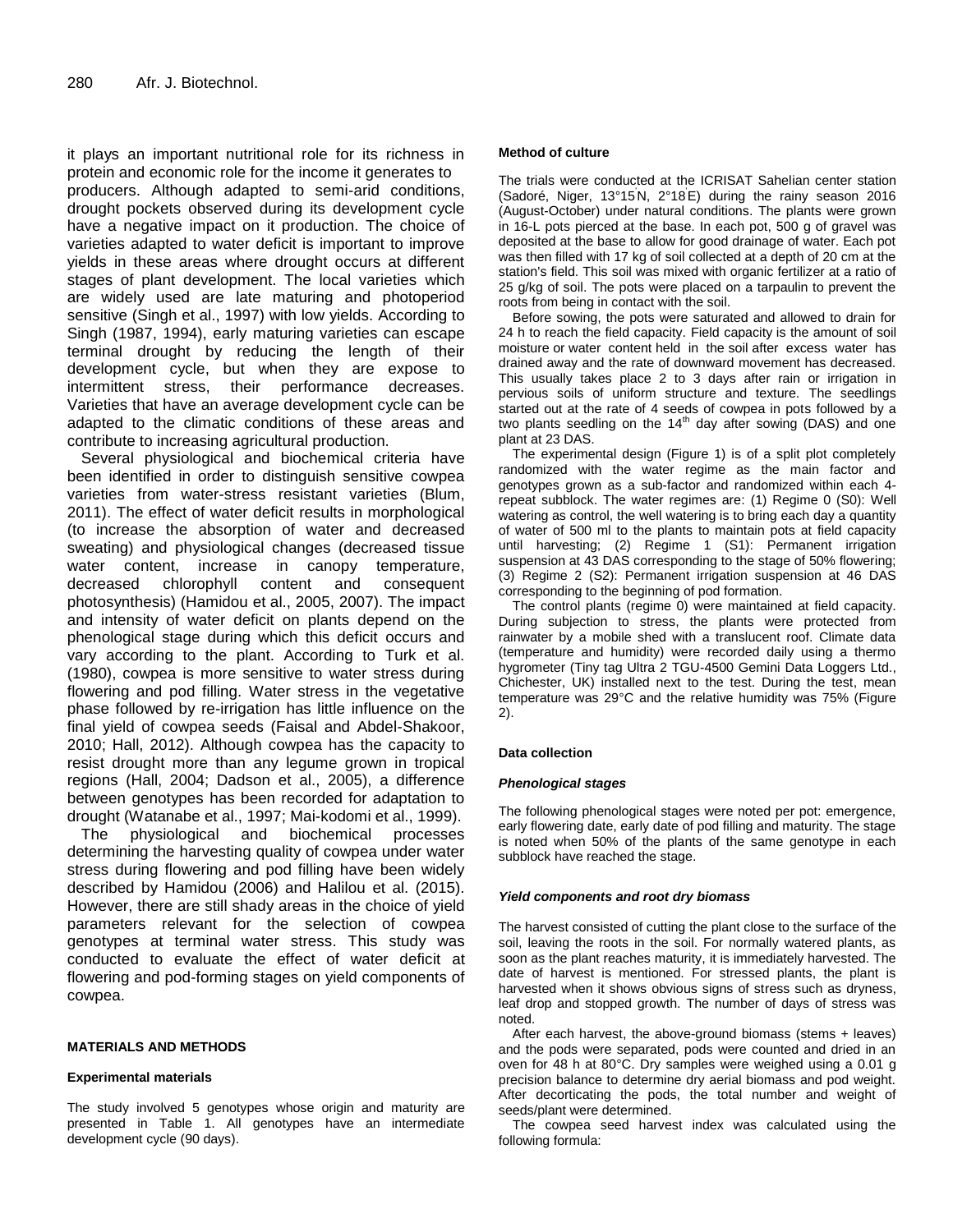| Table 1. Origin and earliness of genotypes studied. |  |  |  |
|-----------------------------------------------------|--|--|--|
|-----------------------------------------------------|--|--|--|

| <b>Name</b>   | Origin                            | <b>Response to drought</b> |
|---------------|-----------------------------------|----------------------------|
| <b>ISV128</b> | ISC Niger <sup>1</sup>            | Tolerant                   |
| IT93K-503-1   | IITA Nigeria <sup>2</sup>         | Tolerant                   |
| IT96D610      | IITA Nigeria <sup>2</sup>         | Tolerant                   |
| Suvita2       | <b>INERA Burkina</b> <sup>3</sup> | Tolerant                   |
| Tiligré       | <b>INERA Burkina</b> <sup>3</sup> | Susceptible                |

<sup>1</sup>ISC, ICRISAT Sahelian Centre; <sup>2</sup> IITA, International Institute for Tropical Agriculture; <sup>3</sup>INERA, Institut de l'Environnement et des Recherches Agricoles.



Figure 1. Experimental design. S0, Regime 0; S1, regime 1; S2, regime.



**Figure 2.** Change in temperature and relative humidity during the test period at Sadoré ICRISAT Sahelian Center.

IR (%) = Dry matter of seeds  $\times$  100 / total dry matter.

Total dry matter = Weight pod + Aerial biomass

To determine the root biomass, the soils of each pot were delicately removed through a low water pressure. A fine sieve was placed under the pot to recover any broken roots during the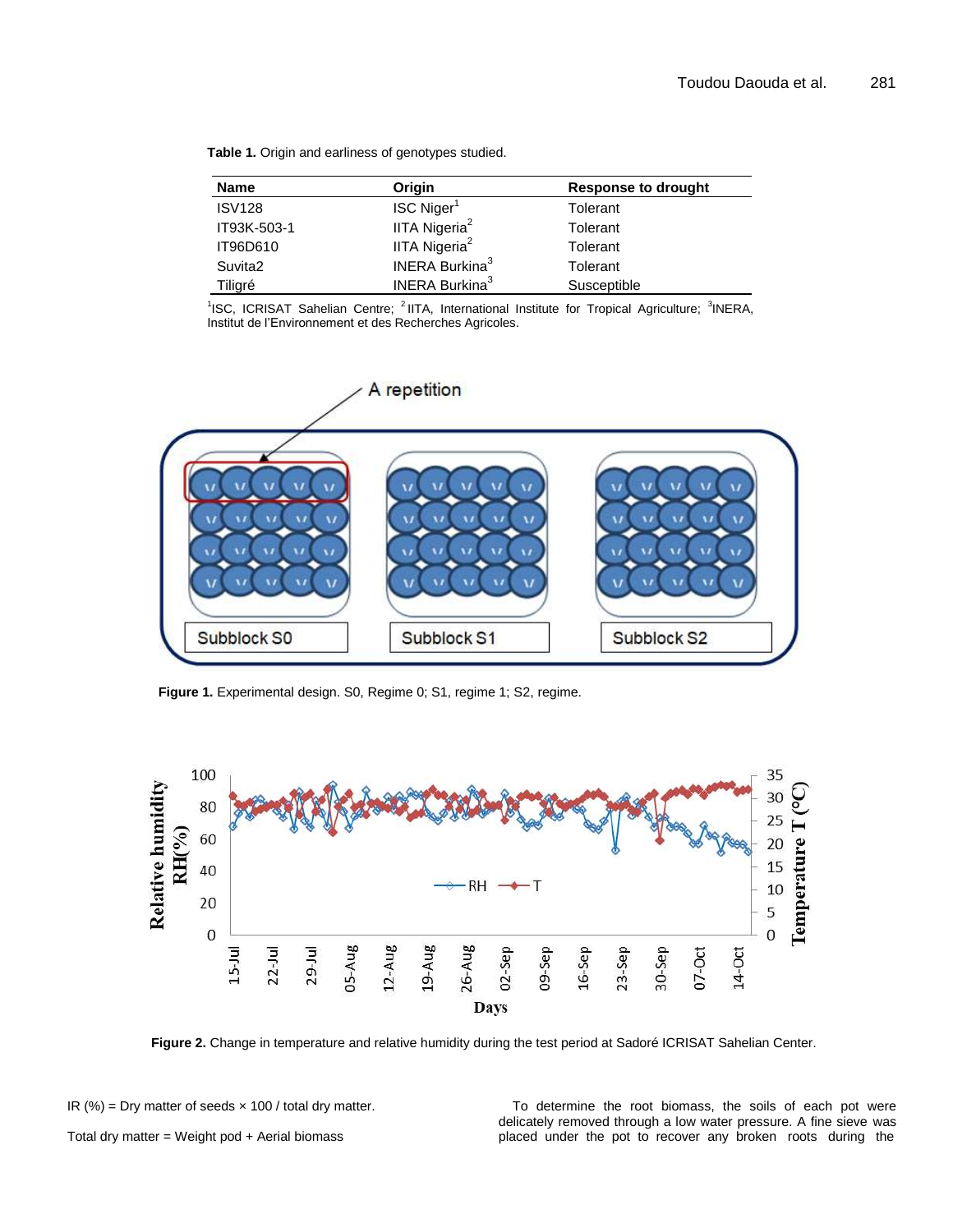| Genotype            | <b>Emergence</b> | 50% flowering    | <b>Maturity</b>  |
|---------------------|------------------|------------------|------------------|
| <b>ISV128</b>       | $3.50+0.58$      | $40.00 \pm 1.63$ | $62.00 \pm 3.16$ |
| IT93K-503-1         | $3.50+0.58$      | $41.75 \pm 1.26$ | 64.50±3.00       |
| IT96D-610           | $3.00 \pm 0.00$  | $40.50+0.58$     | 63.75±2.87       |
| Suvita <sub>2</sub> | $3.75 \pm 0.96$  | $40.00 \pm 1.16$ | $59.75 \pm 2.50$ |
| Tiligré             | $4.00 + 1.15$    | $42.75 \pm 0.96$ | $60.25 \pm 2.06$ |
| P value             | 0.46             | 0.06             | 0.11             |

**Table 2.** Phenological stages (in number of days after sowing: DAS) of the genotypes studied.

operation. When the total amount of soil is removed, the roots were collected, dried in an oven for 48 h at 80°C and weighed to determine the dry root biomass.

#### **Data analysis**

The variance analysis was carried out using the JMP.009 version software. Separation of means for the various parameters measured was carried out by the Student Newman Keuls test at the threshold of  $\alpha$  = 5%. To evaluate the effect of genotype, treatment and genotype  $\times$  treatment interaction, an analysis of variance (ANOVA) by the generalized linear model procedure was performed. Microsoft Office Excel 2007 software was used to perform linear regressions, determine the  $R^2$  and the regression equation. Minitab16 was used to test the significance of linear regression using the Pearson's correlation test.

#### **RESULTS**

#### **Phenology**

Table 2 shows that there were no significant differences in physiological stages among the genotypes studied. Emergence occurred for all genotypes after 3 to 4 days after sowing (DAS). The stage of 50% flowering was reached between 40 and 42 days after sowing and maturity, between 60 and 64 DAS for all genotypes.

# **Impact of water deficit on root biomass and root biomass ratio to aerial biomass of cowpea according to stage of development**

When plants were normally irrigated, there were significant differences in aerial and root biomass between genotypes (Table 3). The highest aerial biomass was recorded for Tiligre (32.41 g/plant), followed by IT93K-503-1 (28.14 g/plant). IT96D-610 and Suvita2 had the lowest biomass of 24.57 and 21.35 g/plant, respectively. ISV128 genotype recorded an aerial biomass which is intermediate (26.50 g/plant). IT93K-503-1 and Tiligre genotypes had the highest root biomass yields whereas IT96D-610 and Suvita2 had the lowest yields (Table 3). When the aerial biomass/root biomass ratio was considered, IT93K-503-1 gave the highest value (0.37) and Suvita2 the lowest (0.18).

When water stress was applied at flowering stage (S1), no significant differences were observed among genotypes for root biomass (Table 3). However, significant differences exist for aerial biomass. Tiligre obtained the highest aerial biomass (23.56 g/plant), followed by ISV128 and IT96D-610 (21.19 and 20.19 g/plant, respectively). The other genotypes had lower aerial biomass. At root biomass/aerial biomass ratio, IT93K-503-1 and Suvita2 were the highest with 0.47 and 0.40, respectively (Table 3). Tiligre was the lowest position with a ratio of 0.31.

When water stress was applied at the beginning of pod formation, the yield of aerial biomass of IT93K-503-1 was significantly higher than the other genotypes (25.14 g/plant) (Table 3). Suvita2 had the lowest yield (21.21 g/plant). The other genotypes are intermediate. However, there were no significant differences among genotypes for root biomass yield and root biomass/aerial biomass ratio.

#### **The impact of water deficit on yield components and crop index of cowpea**

Table 4 shows yield components and harvest index (HI) of different genotypes for the water regimes applied at flowering and beginning of pod formation. When plants were irrigated normally, the results showed significant differences among the genotypes for the different parameters measured. For example, according to the Newman Keuls test, Tiligré gave the lowest yield (15.73 g/plant) compared to other genotypes with higher yields (19.86 to 21.97 g/plant). IT93K-503-1, IT96D-610 and Suvita2 had the highest number of pods/plant (≥19.50 pods/plant), while ISV128 and Tiligre had the lowest (<16 pods/plant).

IT93K-503-1, IT96D-610, and Suvita2 gave the highest seed number (100 seeds/plant) and Tiligre the lowest (54 seeds/plant). The best seed yield was recorded for ISV128 (17.29 g/plant) and lowest for Tiligre (11.57 g/plant). Suvita2 has the best seed harvest index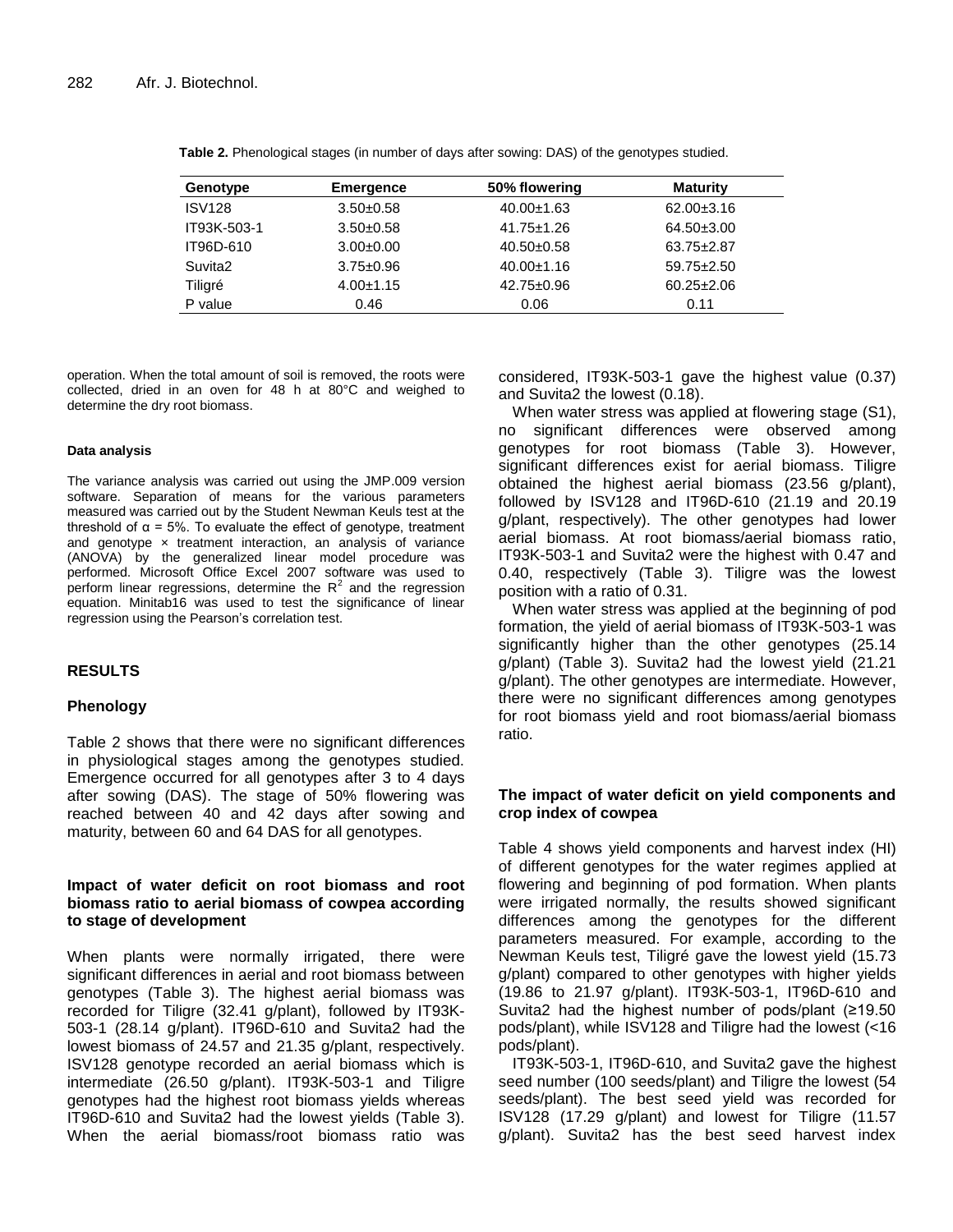| <b>Treatment</b>          | Genotype            | AB(g)                          | RB(g)                         | <b>RB/AB</b>                  |
|---------------------------|---------------------|--------------------------------|-------------------------------|-------------------------------|
|                           | <b>ISV128</b>       | 26.50±2.86 <sup>bc</sup>       | $6.72 \pm 1.07^{bc}$          | $0.25 \pm 0.03^{bc}$          |
| Normal watering           | IT93K-503-1         | $28.14 \pm 3.37^b$             | $10.25 \pm 0.96^a$            | $0.37 \pm 0.02^a$             |
|                           | IT96D-610           | 24.57±1.26 <sup>cd</sup>       | $4.92 \pm 0.21$ <sup>cd</sup> | $0.2 \pm 0.01$ <sup>cd</sup>  |
|                           | Suvita2             | $21.35 \pm 0.80$ <sup>d</sup>  | $3.75 \pm 0.30^d$             | $0.18 \pm 0.01$ <sup>d</sup>  |
|                           | Tiligré             | $32.41 \pm 2.31^a$             | $8.96 \pm 3.21^{ab}$          | $0.27 \pm 0.08$ <sup>bc</sup> |
|                           | Significance        | $***$                          | $***$                         | $***$                         |
| Stress at flowering stage | <b>ISV128</b>       | $21.19 \pm 1.43^b$             | $8.10+0.88$                   | $0.38 \pm 0.05^{bc}$          |
|                           | IT93K-503-1         | $17.86 \pm 0.58$ <sup>c</sup>  | $8.76 \pm 3.26$               | $0.47 \pm 0.05^a$             |
|                           | IT96D-610           | 20.19±0.74 <sup>b</sup>        | $7.72 \pm 1.34$               | $0.35 \pm 0.02$ <sup>bc</sup> |
|                           | Suvita <sub>2</sub> | $17.66 \pm 1.29$ <sup>c</sup>  | $6.88 \pm 0.78$               | $0.40 \pm 0.05^{ab}$          |
|                           | Tiligré             | $23.56 \pm 1.38^a$             | $8.36 \pm 0.84$               | $0.31 \pm 0.05$ <sup>c</sup>  |
|                           | Significance        | ***                            | ns                            | $\star$                       |
| Stress at pod formation   | <b>ISV128</b>       | 23.32±1.46 <sup>ab</sup>       | $8.14 \pm 1.24$               | $0.3 \pm 0.04$                |
|                           | IT93K-503-1         | $25.14 \pm 1.46^a$             | $8.34 \pm 0.84$               | $0.36 \pm 0.03$               |
|                           | IT96D-610           | $22.23 \pm 0.99$ <sup>bc</sup> | 7.26±0.66                     | $0.38 + 0.09$                 |
|                           | Suvita <sub>2</sub> | $21.21 \pm 1.56^c$             | $7.02 \pm 0.72$               | $0.29 \pm 0.04$               |
|                           | Tiligré             | 23.71±1.09 <sup>ab</sup>       | $7.51 \pm 1.21$               | $0.35 \pm 0.04$               |
|                           | significance        | $***$                          | ns                            | ns                            |

**Table 3.** Effect of water deficit on aerial and root biomass and on the ratio of the root to the aerial portion.

\*, \*\*, \*\*\*Significant at the probability threshold of 0.05, 0.01 and 0.005, respectively; ns: Not significant (p> 0.05). Numbers with the same letter(s) in the same column are not significantly different from the p<0.05 threshold. AB, Aerial biomass; RB, root biomass; RB/AB, ratio of root biomass to aboveground biomass.

(41.26%) and Tiligre had the lowest (24.04%). When stress was applied at flowering (S1), there were also significant differences between the genotypes for the different parameters. The best yield in pods was recorded for Suvita2 (5.36 g/plant) and lowest for Tiligre (1.77 g/plant). Yield for other genotypes (IT96D-610, IT93K-03- 1 and ISV128) was between 3.27 and 3.85 g/plant.

When water stress was applied at the beginning of pod formation, genotypes also differed significantly for all measured parameters except seed/plant yield. Genotypes IT96D-610 and Suvita2 have the highest yields of pods, seed/plant number, and harvest index. When water stress was applied to flowering, there was a significant decrease in the aerial biomass of all genotypes relative to the control (Figure 3). This decrease, however, was greater for IT93K-503-1 and Tiligre, 36 and 31%, respectively. When water stress was applied at the beginning of pod formation, there were no significant differences in aerial biomass for the Suvita2, IT93K-503-1 and ISV128 genotypes as compared to the control (Figure 3). However, this difference is very significant for Tiligré and IT96D-610.

Water stress applied at both flowering and early pod formation drastically reduced seed yield as compared to control for all genotypes studied (Figure 4). Tiligre genotype was the most sensitive with a seed yield reduction of 92 and 71% when stress was applied to flowering stage and early pod filling, respectively.

### **Relationship between seeds weight and harvest index**

Correlation analysis of seed weight and harvest index showed a significant positive correlation for the three treatments (Figure 5). The correlation was more significant in the water stress treatments  $R^2 = 0.99$  $(p<0.0001)$  for S1 and R<sup>2</sup> = 0.98 (p < 0.001) for S2 as compared to control  $R^2$  = 0.85 (p<0.023).

# **DISCUSSION**

Root weights varied from one genotype to another. When water stress was applied during the flowering phase and the beginning of pod formation, dry root mass was reduced in IT93K-503-1 and Tiligre and increased in Suvita2, ISV128 and IT96D-610. Results similar to those for IT93K-503-1 and Tiligre were obtained by Meftah (2012) on two populations of cowpea Tizi Ouzou and Djanet. Hamidou et al. (2005), studying the effect of water stress on pod formation of two varieties of cowpea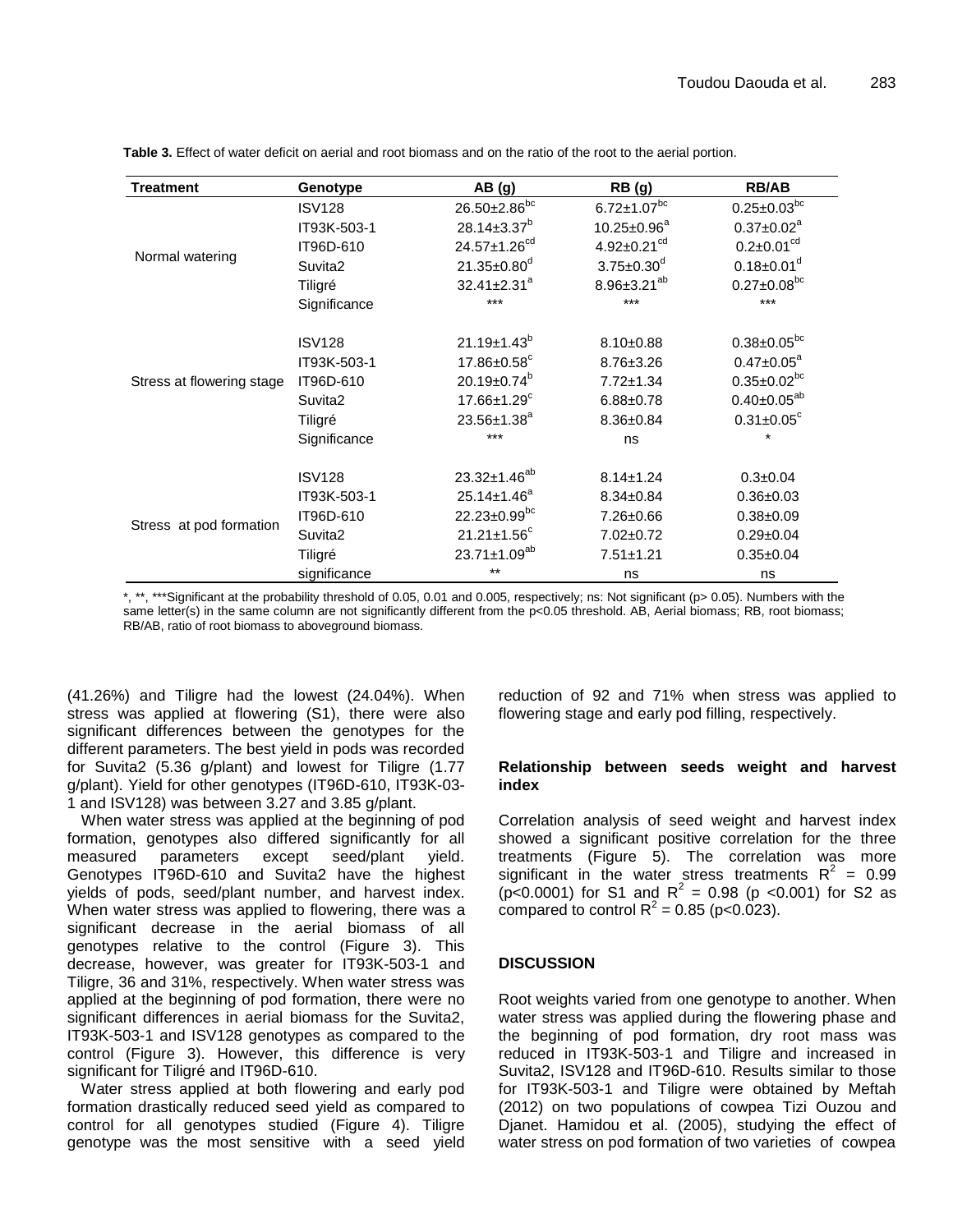| <b>Treatment</b>          | Genotype      | AB (g/plant)                   | Pod N/plant                   | Pod weight<br>(g/plant)       | <b>Seed N/plant</b>           | Seed weight<br>(g/plant)       | HI (%)                   |
|---------------------------|---------------|--------------------------------|-------------------------------|-------------------------------|-------------------------------|--------------------------------|--------------------------|
|                           | <b>ISV128</b> | $26.50 \pm 2.86$ <sup>bc</sup> | $15.25 \pm 2.63^c$            | 21.97±1.54 <sup>a</sup>       | $90.00 \pm 3.92^b$            | $17.29 \pm 1.22^a$             | $35.71 \pm 2.94^{ab}$    |
| Normal watering           | IT93K-503-1   | $28.14 \pm 3.37^b$             | 22.75±0.96°                   | 20.71±2.72 <sup>a</sup>       | 100.50±11.12 <sup>a</sup>     | $15.11 \pm 2.54$ <sup>ab</sup> | $30.9 \pm 3.56^b$        |
|                           | IT96D-610     | 24.57±1.26 <sup>cd</sup>       | $19.75 \pm 1.50^{ab}$         | $19.86 \pm 2.67$ <sup>a</sup> | 99.75±2.87 <sup>ab</sup>      | $14.43 \pm 2.10^{b}$           | 32.71±5.67 <sup>b</sup>  |
|                           | Suvita2       | $21.35 \pm 0.80$ <sup>d</sup>  | $19.50 \pm 3.11^b$            | $20.36 \pm 1.80^a$            | 105.50±7.85 <sup>a</sup>      | $17.24 \pm 1.84^{ab}$          | 41.26±2.97 <sup>a</sup>  |
|                           | Tiligré       | $32.41 \pm 2.31^a$             | $13.75 \pm 1.71$ <sup>c</sup> | $15.73 \pm 1.62^b$            | $54.00 \pm 3.37$ <sup>c</sup> | $11.57 \pm 1.42$ <sup>c</sup>  | 24.04±2.98 <sup>c</sup>  |
| Significance              |               | ***                            | $***$                         |                               | $***$                         | $***$                          | $**$                     |
|                           | Mean          | 26.60±4.31                     | 18.20±3.85                    | 19.72±2.88                    | 89.95±20.04                   | $15.12 \pm 2.74$               | 32.93±6.70               |
|                           | <b>ISV128</b> | $21.19 \pm 1.43^b$             | $6.75 \pm 0.96^{ab}$          | $3.85 \pm 0.56^b$             | 43.50±2.12 <sup>a</sup>       | $2.92 \pm 0.58^{ab}$           | 11.52±1.44 <sup>ab</sup> |
| Watering flowering        | IT93K-503-1   | 17.86±0.58 <sup>c</sup>        | $3.33 \pm 1.53^b$             | $3.44 \pm 1.07^{bc}$          | $15.50 \pm 3.54^b$            | $1.79 \pm 0.22^{bc}$           | $8.61 \pm 1.72^{b}$      |
|                           | IT96D-610     | $20.19 \pm 0.74^b$             | $6.00 \pm 2.65^{ab}$          | $3.27 \pm 0.49$ <sup>bc</sup> | 28.33±16.56 <sup>ab</sup>     | $2.70 \pm 1.86^{bc}$           | $11.37 \pm 7.71^{ab}$    |
| stage                     | Suvita2       | $17.66 \pm 1.29$ <sup>c</sup>  | $8.75 \pm 3.77^a$             | $5.36 \pm 1.59^a$             | 46.50±7.78 <sup>a</sup>       | $5.17 \pm 1.01^a$              | 20.66±4.15 <sup>ab</sup> |
|                           | Tiligré       | 23.56±1.38 <sup>a</sup>        | $4.00 \pm 0.82^b$             | $1.77 \pm 0.63$ <sup>c</sup>  | $10.50 \pm 8.23^b$            | $0.88 \pm 0.10^c$              | $4.54 \pm 3.15^b$        |
| Significance              |               | $***$                          | $\star$                       | $***$                         |                               | $\star$                        | $\star\star$             |
|                           | Mean          | 20.09±2.53                     | $5.79 \pm 2.78$               | $3.56 \pm 1.54$               | 27.50±16.86                   | $2.44 \pm 1.70$                | 10.83±6.37               |
|                           | <b>ISV128</b> | 23.32±1.46 <sup>ab</sup>       | $12.25 \pm 1.26^b$            | $5.89 \pm 0.97^{bc}$          | $47.5 \pm 6.86^{ab}$          | $4.91 \pm 2.20$                | 16.56±6.31 <sup>ab</sup> |
|                           | IT93K-503-1   | $25.14 \pm 1.46^a$             | $7.67 \pm 0.58$ <sup>c</sup>  | $5.03 \pm 0.49$ <sup>c</sup>  | 36.33±5.51bc                  | $3.83 \pm 0.33$                | $12.72 \pm 1.19^b$       |
| Watering pod<br>formation | IT96D-610     | 22.23±0.99bc                   | $10.50 \pm 1.29^b$            | $8.16 \pm 0.48^a$             | 55.75±6.65 <sup>a</sup>       | $6.49 \pm 1.00$                | $21.33 \pm 3.10^a$       |
|                           | Suvita2       | $21.21 \pm 1.56^c$             | 15.75±0.96 <sup>a</sup>       | $7.06 \pm 2.12^{ab}$          | 53.50±12.58 <sup>a</sup>      | $5.66 \pm 1.81$                | 19.67±4.19 <sup>a</sup>  |
|                           | Tiligré       | $23.71 \pm 1.09^{ab}$          | $7.25 \pm 1.71$ <sup>c</sup>  | $4.32 \pm 0.72$ <sup>c</sup>  | 27.00±8.52 <sup>c</sup>       | $3.34 \pm 0.79$                | $11.91 \pm 2.74^b$       |
| Significance              |               |                                | $***$                         | $***$                         | $***$                         | ns                             |                          |
|                           | Mean          | 23.01±1.76                     | $10.84 \pm 3.40$              | $6.19 + 1.80$                 | 44.72±13.9                    | $4.95 + 1.79$                  | $16.63 \pm 5.20^b$       |
|                           | Genotypes     | ***                            | $***$                         | ***                           | ***                           | $***$                          | $***$                    |
|                           | Treatment     | ***                            | $***$                         | ***                           | ***                           | $***$                          | $***$                    |
|                           | Geno*Treat    | $***$                          | $\star$                       | ***                           | $***$                         | ns                             | ns                       |

**Table 4.** Effect of water stress on flowering (S1) and onset of pod formation (S2), yield and its components in cowpea.

\*, \*\*, \*\*\*Significant at the probability threshold of 0.05, 0.01 and 0.005, respectively; ns: Not significant (p> 0.05). Numbers with the same letter(s) in the same column are not significantly different from the p<0.05 threshold. BA, Aerial biomass; Pod N, number of pods; seed N, number of seeds; HI, harvest index.

(Gorom and KN1), found an increase in the dry matter of the root (13.62% For Gorom and 29.74% for KN1).

This study shows that the root biomass/aerial biomass ratios are higher under stress conditions for all genotypes. These ratios were also higher when water stress was applied at the beginning of flowering. The root system was less affected by water stress than aerial biomass. According to Monneveux (1997), the sustained growth of the root system in conditions of water stress is a factor of resistance to water stress. This is due to the fact that when the soil dries on the surface, the roots tend to sink deeper into the soil in search of water (Aziadekey et al., 2014). The growth of the root front would not have been able to discriminate genotypes resistant to those sensitive especially in the condition of terminal stress, but the pattern of water extraction clearly discriminated them (Zaman-allah et al., 2011).

The application of water stress during flowering and at the beginning of pod formation led to a significant decrease in seed yields and its components. Reduced yield were more severe when stress was applied to flowering stage than early pod formation. The number of pods in a non-limiting water condition is higher than stressed condition. Water stress therefore affected flowering and also increased the rate of abortion of flowers and pods. In addition to the yield reduction, a difference in size between the seeds of the control and stress plants was observed. The results are in agreement with those of Turk et al. (1980) who reported that the intervention of water stress during the flowering phase and the pod filling phase reduces the number of pods per plant and the size of the seeds. This reduction in pod numbers and seed size can be explained by the acceleration of foliar senescence and the shortening of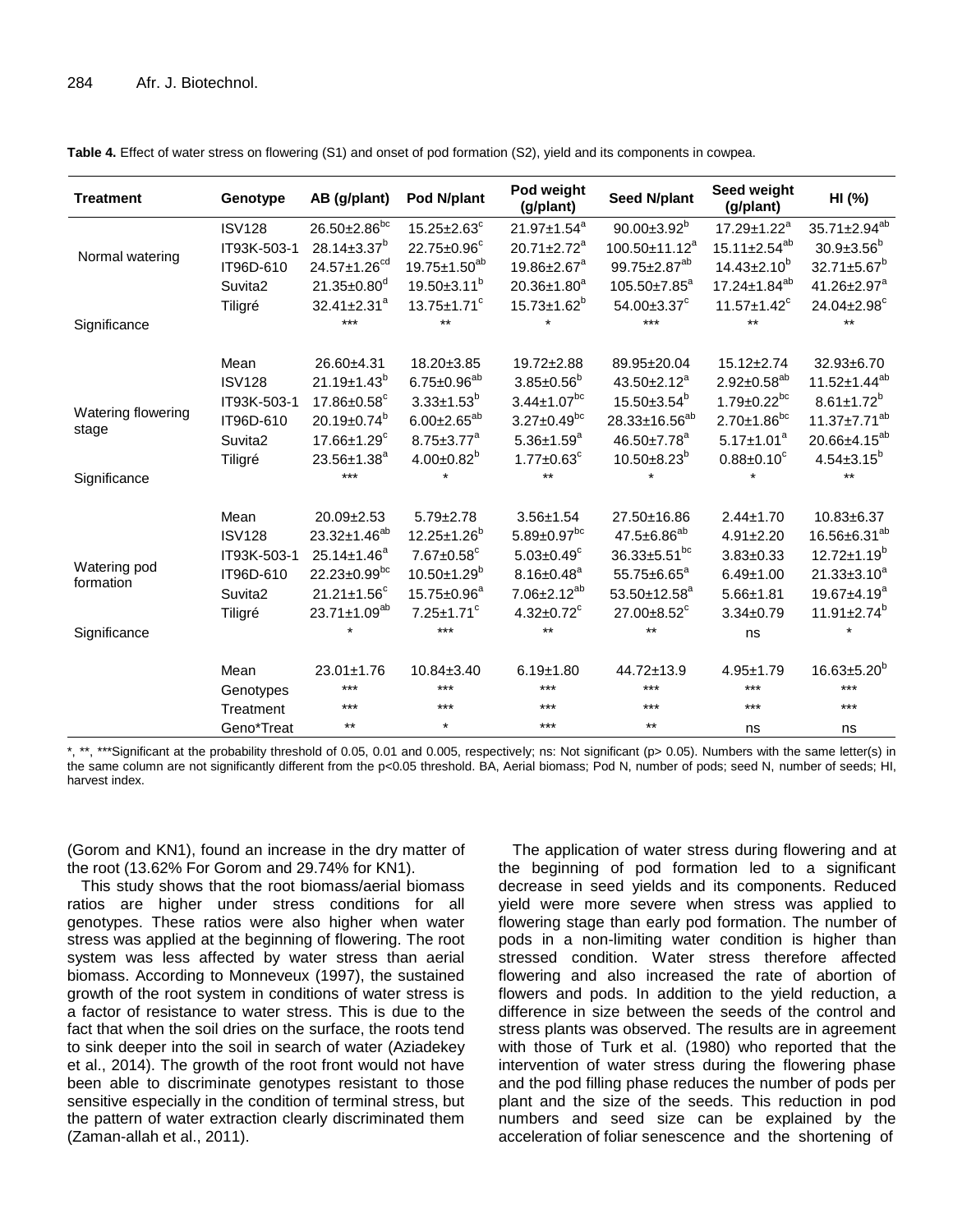

**Figure 3.** Comparison of aerial biomass yields of genotypes according to the period of application of stress: beginning of flowering (S1), beginning of pod formation (S2) and control (S0).



**Figure 4.** Comparison of seed yields of genotypes according to the period of application of stress: beginning of flowering (S1), beginning of pod formation (S2) and control (S0).

the seed filling period under the effect of water stress (De Souza and Da Silva, 1987). The terminal stress thus reduced the transfer of leaf assimilates to the seeds. The size of the seed is therefore directly related to the duration and/or filling rate (Sofield et al., 1977). A long filling time is often indicative of optimal photosynthetic activity as is the case with the control plants; whereas a high filling rate is indicative of the effects of water stress (Bahlouli et al., 2008).

The seed yield/harvest index relationship was much higher for water stress than non-limiting water condition. This strong correlation is explained according Jose et al. (2008) by the fact that some varieties of cowpea under water stress show a high harvest index following a large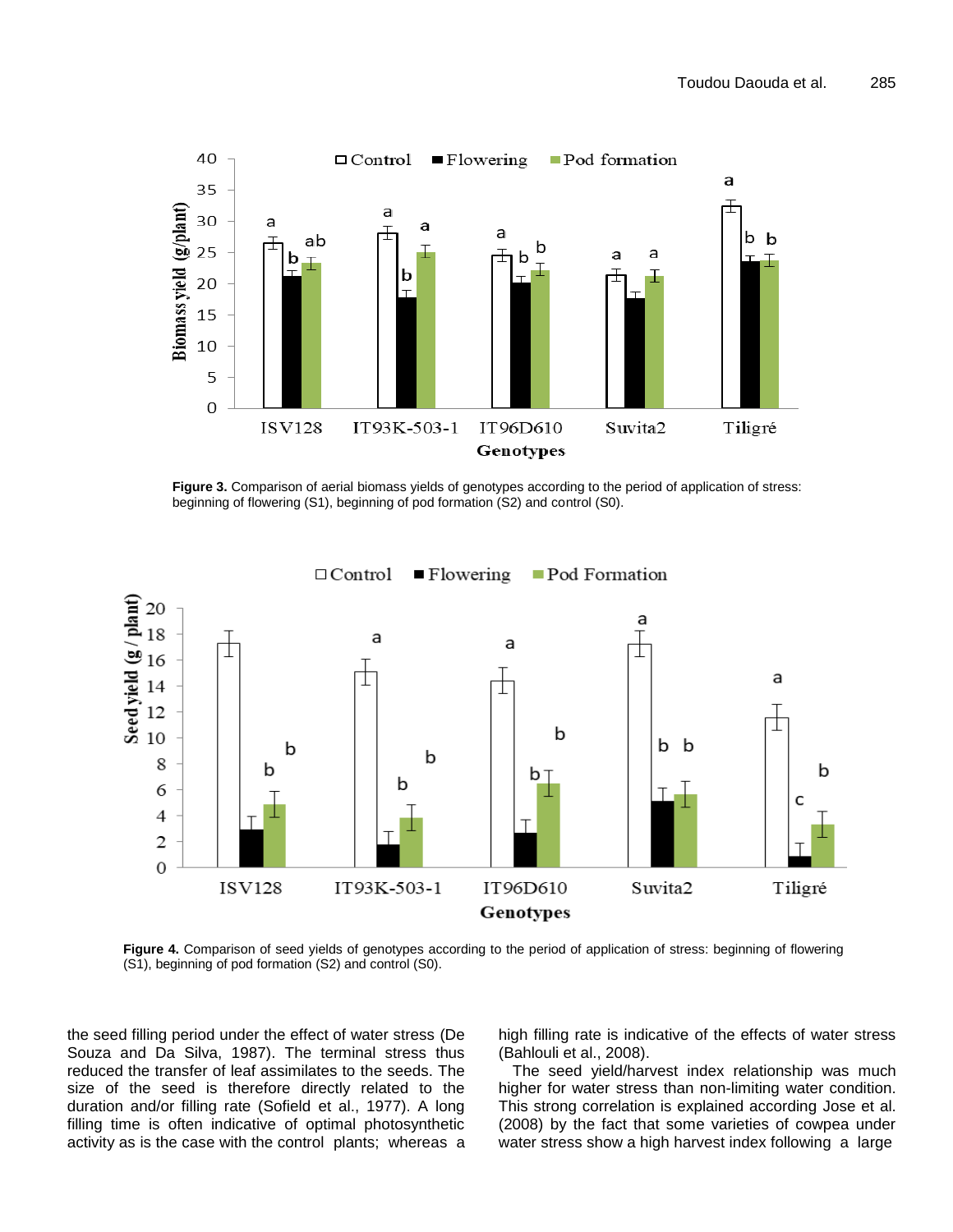

**Figure 5.** Seed weight relationship with harvest index for the three treatments.

mobilization of photosynthetic assimilates for the production and filling of seeds. Results show that the diminution of aerial biomass was followed by decrease pod production and filling under water stress. This low production of aerial biomass increases the relation of the harvest index and the yield of seeds under water stress conditions. This result is in agreement with those of Halilou (2016) who reported that in non-limiting water conditions, some varieties tend to favor a high production of aerial parts disproportionate to seed production, which reduces the relationship between harvest index and seed yield. Suvita2, ISV128 and IT96D-610 gave the highest harvest index for all the treatments which shows that this genotype assures better management of the assimilates on water stress condition.

# **Conclusion**

This study did not allow the discrimination of genotypes on the basis of yield of seeds in conditions of water stress on pot experiment. The results show that yields decrease as conditions become constraining. Water stress was more severe when applied at flowering stage. Ideal genotype is the one that gave a higher harvest index under water stress. Suvita2, ISV128 and IT9D-610 genotypes recorded the highest seed yield and harvest index under water stress conditions would be more suitable and could contribute to combat food insecurity in Niger where climatic conditions are unfavorable for agriculture.

#### **CONFLICT OF INTERESTS**

The authors have not declared any conflict of interests.

## **ACKNOWLEDGMENT**

We express our gratitude to ICRISAT Niger for granting us the internship grant.

#### **REFERENCES**

- Aziadekey M, Atayi A, Odah K, Magamana AE (2014). Study of the influence of water stress on two lines of cowpea. Eur. Sci. J. 10(30):328-338.
- Blum A (2011). Drought resistance-is it really a complex trait? Funct. Plant Biol. 38:735-757.
- Bahlouli F, Bouzerzour H, Benmahammed A (2008).Effects of speed and the duration of grain filling and the accumulation of the assimilates of the stem in developing the durum wheat yield (*Triticum durum* Desf.) in the culture conditions of the high plains of eastern Algeria. Biotechnol. Agron. Soc. Environ. 12(1):31-39.
- Dadson RB, Hashem FM, Javaid I, Allen AL, Devine TE (2005). Effect of water stress on yield of cowpea (*Vigna unguiculata* L.Walp.) genotypes in the Delmarva region of the United States. J. Agron. Crop Sci. 191:210-217.
- De Souza JG, Da Silva JV (1987). Partitioning of carbohydrates in annual and perennial cotton (*Gossypium hirsutum* L.), J. Exp. Bot. 38:1211-1218.
- Faisal EA, Abdel-Shakoor HS (2010). Effect of water stress applied at different stages of growth on seed yield and water-use efficiency of cowpea. Agric. Biol. J. North Am. 1(4):534-540.
- Halilou O, Hamidou F, Boulama KT, Saadou M, Vincent V (2015). Water use, transpiration efficiency and yield in cowpea (*Vigna unguiculata*) and peanut (*Arachis hypogaea*) across water regimes. Crop Pasture Sci. 66:715-728.